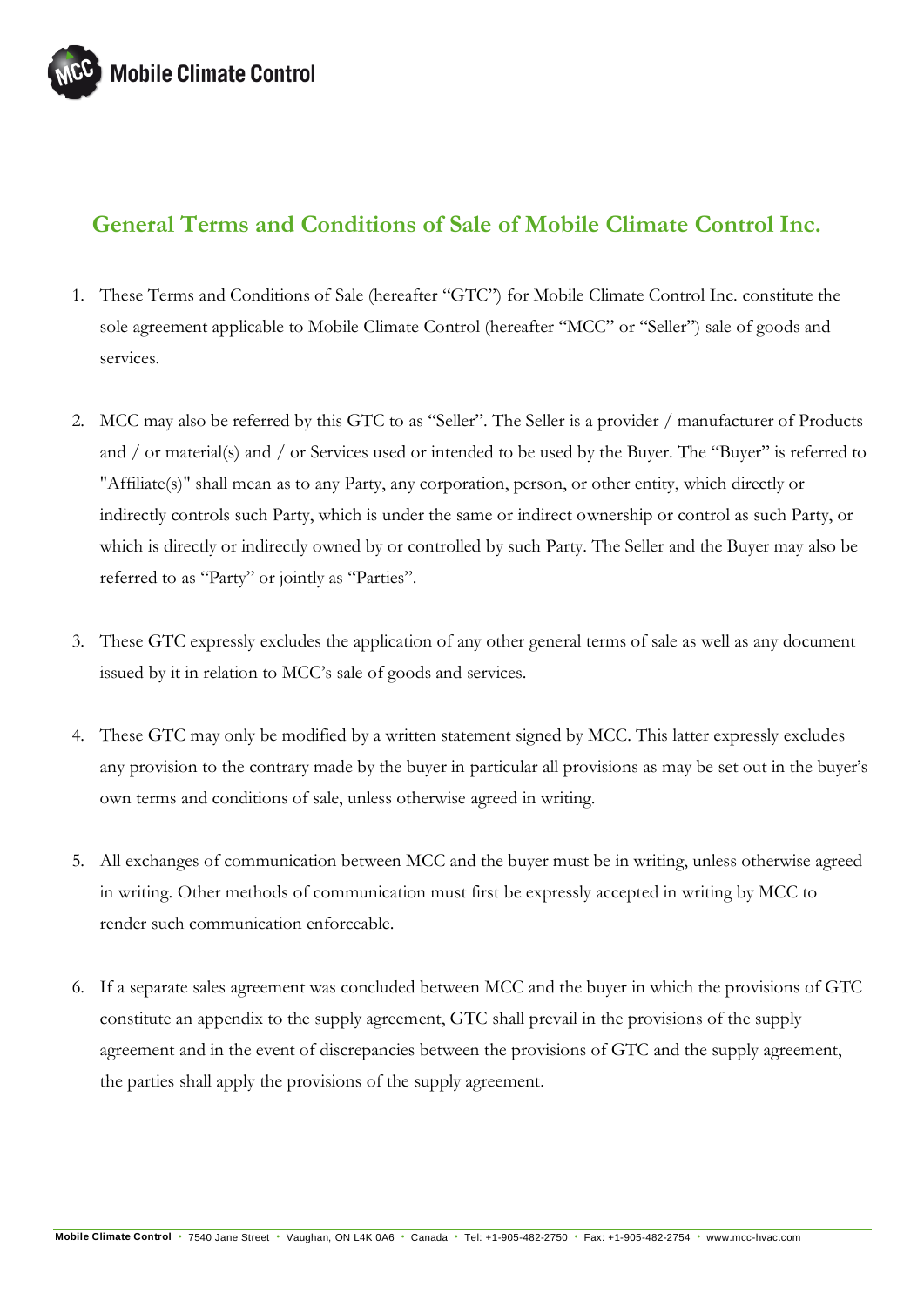

- 7. Unless stated otherwise, prices are stated in USD or other currency agreed between sides in writing, are subject to change without notice, and do not include taxes or duties of any kind in the country of origin of the Products. These are the obligations of Buyer, and imposition of such upon Seller shall entitle Seller to reimbursement from Buyer.
- 8. Subject to credit approval, payment shall be made 30 days from date of invoice unless otherwise agreed in writing. If payment is not timely made, Seller shall have the right to charge interest on the unpaid balance, which shall accrue from the date at a rate which is the lesser of 2 % per month or the maximum legal rate. Buyer shall indemnify Seller against any and all expenses of collection arising from Buyer's default.
- 9. Unless designated otherwise, goods are sold FOB Seller's factory. Buyer shall bear the risk of loss, damage, or destruction from the shipping point unless otherwise agreed in writing or indicated in INCOTERMS 2020.
- 10. MCC warrants the goods which are of Seller's manufacture in accordance with its applicable Warranty Conditions which are indicated in separate document. For any other goods sold hereunder, Seller shall furnish and assign to Buyer only such warranties as Seller receives.
- 11. Seller's maximum liability for any reason (except for personal injury) under this contract shall consist of the refunding of all moneys paid subject to the right of removal and return of equipment to Seller. IN NO EVENT SHALL SELLER HAVE ANY LIABILITY FOR INDIRECT, INCIDENTAL, OR CONSEQUENTIAL DAMAGES. Unless specifically agreed in writing, seller shall not be liable for corrosion, or the physical or chemical effects of liquids, gases, or other materials used with the goods. Any claim for breach of contract or obligation must be brought within one year after the breach occurs.
- 12. Work and materials in addition to, or different from, that stated herein, and changes in drawings or specifications, shall be subject to Seller's approval, and shall entitle seller to an adjustment in the contract price and schedule. Cancellation shall be subject to Seller's approval, and shall entitle Seller to all damages or losses, including loss of reasonable profits, and for cost and expenses incurred.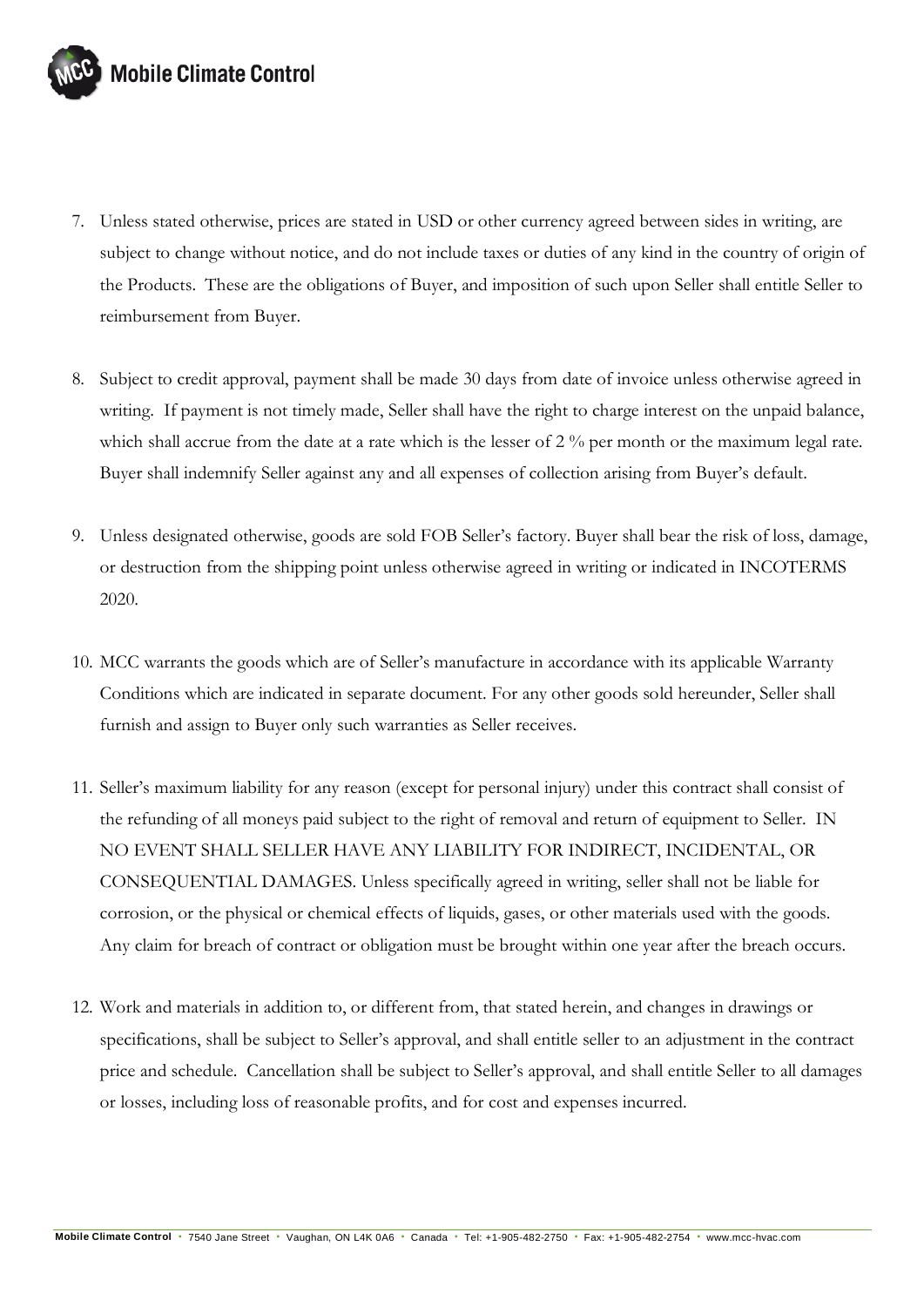

- 13. Buyer may place Purchase Orders for Products and Services by e-mail, telefax, EDI or any other mutually agreed method in writing at the agreed single order entry point. The Seller shall provide the Buyer with a written confirmation of the Purchase Order(s). Unless otherwise agreed, if the Buyer has not received confirmation of the Purchase Order(s) within seven (7) working days from Seller sending the Purchase Order, the Seller shall be deemed to have accepted the Purchase Order(s). The Seller has an obligation to accept Buyer's Purchase Orders as long as such Purchase Orders are in the framework of the agreed Lead Times.
- 14. Unless specifically agreed in writing, shipment dates quoted are estimates, and Seller does not guarantee a particular date for shipment or delivery of goods. Seller shall not be liable for any losses, damages, or penalties occasioned by late performance, nor any deviation in performance due to fires, strikes, labor disputes, supplier delays governmental actions, acts of nature, or any other condition beyond Seller's control. Partial shipments are authorized. Quotations are valid for 90 days except as otherwise stated.
- 15. The Scope of Supply must strictly conform to all requirements of the Purchase Agreement and its appendices, including but limited to all specifications, Product data and quality requirements. The Buyer must provide the Seller with any and all needed documents, information and data for the sole purpose of delivering of the Products to the Buyer. Any and all such documents, information and data are and remain the sole and exclusive property of Buyer and/or its customer, and the Seller shall not disclose or use them for any other purpose than for the delivery of the Products for Buyer.
- 16. The Seller and Buyer may agree upon a forecasting process, if applicable. Unless expressly otherwise agreed upon in advance in writing, Buyer shall be under any obligation to purchase Products or materials from the Supplier on the basis of any forecasts issued, and such forecasted purchase volumes may only be exceeded or undercut by Buyer upon written agreement.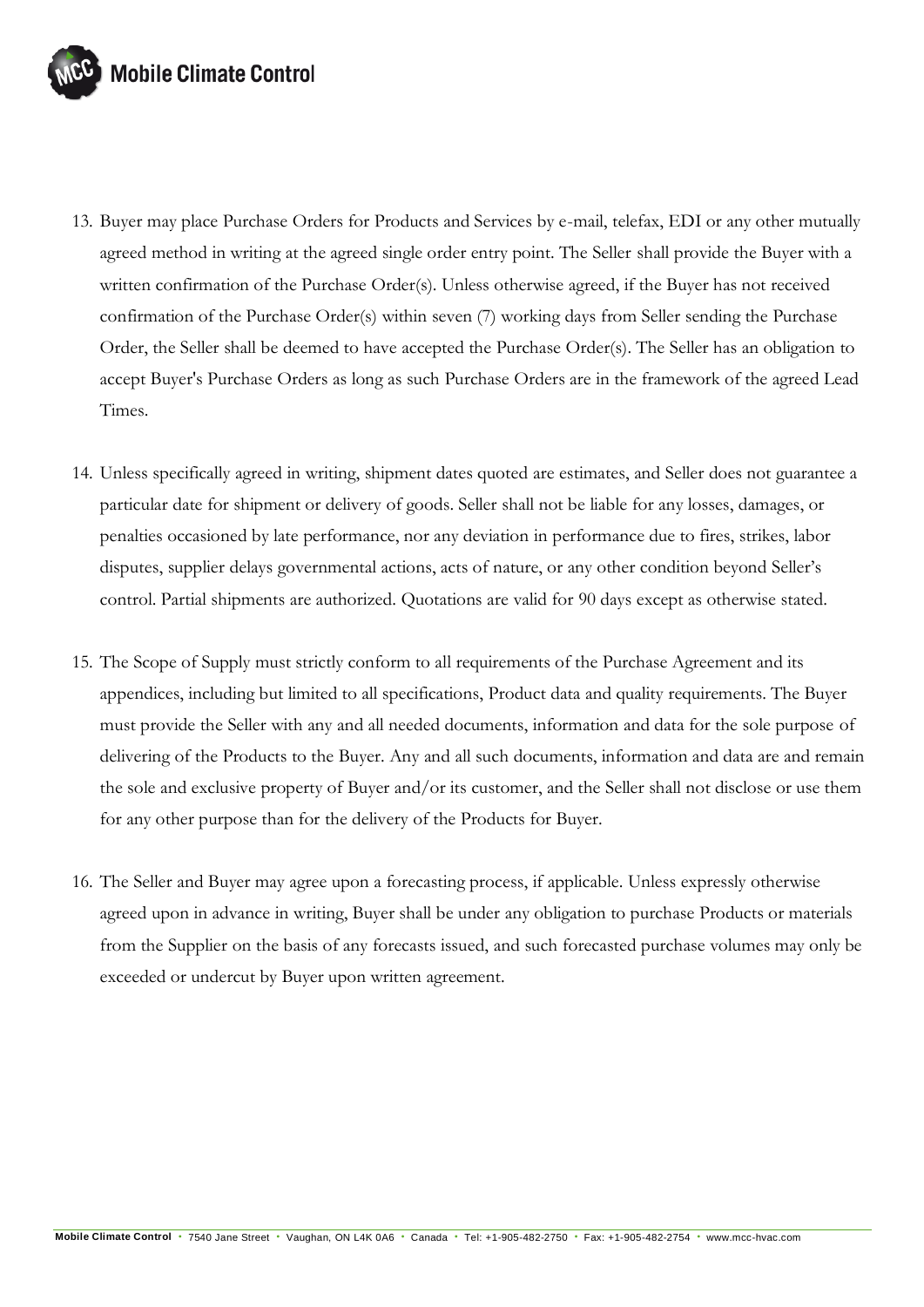

- 17. Buyer may cancel Purchase Order(s) subject to the following terms: (1) standard Products may be cancelled at no cost to Buyer only after written confirmation of Seller; (2) Buyers specific Products may be cancelled at no cost to Buyer prior to the agreed Lead Time of the respective Product only after written confirmation of Seller. In the event Buyer cancels a Purchase Order of Standard Products or Buyer specific Products after the expiry of the respective Lead Time of the Product, Buyer shall compensate the Seller against proper documentation the direct costs for materials which the Seller has incurred prior to the date of cancellation, provided that such direct costs are based on Buyers Purchase Order and the materials cannot be used for production of any other Products to be supplied by the Seller to Buyer, or to any other customer of the Seller.
- 18. Unless specifically agreed in writing, shipment dates quoted are estimates, and Seller does not guarantee a particular date for shipment or delivery of goods. Seller shall not be liable for any losses, damages, or penalties occasioned by late performance, nor any deviation in performance due to fires, strikes, labor disputes, supplier delays governmental actions, acts of nature, or any other condition beyond Seller's control. Partial shipments are authorized.
- 19. Seller shall have no liability whatsoever for equipment or component failures or other damages or losses which arise as a result of improper installation or incorrect application of the goods.
- 20. Seller shall not be liable or responsible to buyer, nor be deemed to have defaulted or breached this GTC, for any failure or delay in fulfilling or performing any term of this GTC when and to the extent such failure or delay is caused by or results from acts or circumstances beyond the reasonable control of Seller including, without limitation, acts of God, flood, fire, earthquake, explosion, governmental actions, war, invasion or hostilities (whether war is declared or not), terrorist threats or acts, riot, or other civil unrest, national emergency, revolution, insurrection, epidemic, lockouts, strikes or other labor disputes (whether or not relating to either party's workforce), or restraints or delays affecting carriers or inability or delay in obtaining supplies of adequate or suitable materials, materials or telecommunication breakdown or power outage.
- 21. Any agreement arising hereunder shall be governed by, and construed in accordance with, the laws of the Ontario, Canada.